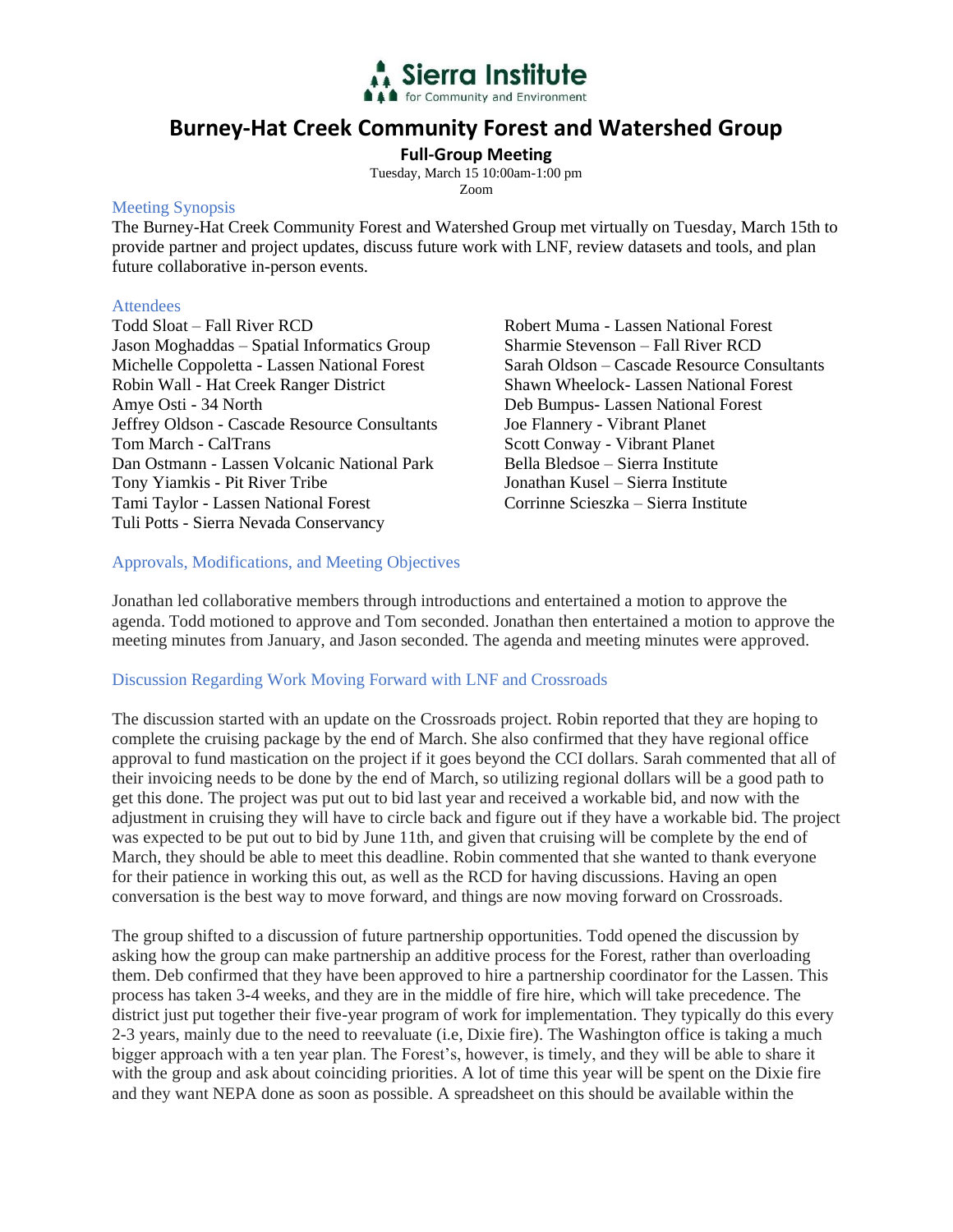month. They want to shift some of the work back to WUIs and community protection and hope to work with partners to figure out how to fine tune this work. Todd commented that they have helped to identify simpler projects such as CEs in the past that they could tackle and that would fit well with their implementation plan. Partners have the ability to backfill when they have staff to do additional work, which allows them the opportunity to identify potential projects and fuels reduction and plantation treatment.

Jonathan proposed developing a program of work regarding how to more effectively align partner priorities, and Todd added that having input into the process of identifying projects would be very helpful. Deb responded that the district meets once a year with Steve Brinks (CFA representative) to discuss these things, and suggested that the collaborative could be a part of these discussions. This would be the most efficient way to share information, and safest for them in terms of potentially overstepping with the information that they are sharing. The group affirmed that there needs to be connection between entities on this topic, but there is likely a difference in the scale of focus here. The group also asked if a matrix or document outlining project prioritization could be shared with the group, and Deb affirmed that this is something that could be shared at the next meeting. When asked about identifying bottlenecks in the Crossroads project and identifying ways to improve moving forward, Deb also shared that the Lassen will be hiring 15 new people on the forest, and that a simple answer is that they did not have people. Specifically, they are hiring three other botanists, which has been a concern previously. Tami added that new templates put out by the government are working to help shrink the size of NEPA documents themselves. In other FS regions, namely in North Dakota grasslands, they have a prioritization schedule for projects that she is hoping to implement. All EAs there are written by third party contractors and they also do all of their analysis prior to scoping. This doesn't work as well in the Sierra, as timber projects are not as cut and dry as grazing, as there are more complications with litigation and public comment. Jonathan commented that outside contracting is part of the challenge, but given the long-term existence of local partners- are there opportunities to engage with these partners and reduce pressure on the agency when folks are rotating off? Deb replied that there is always room to build relationships, and the best way to do this is not over a screen, but sitting down together.

## Other Project Updates

- **Badger** the FS has decided to follow through with the green component of Badger, and let the region look through the burned portion in their overall Dixie assessment. They are looking at changed circumstances even in the green portion. The enterprise team work is due to them on April 8.
- **Plum** They are going to have to defer some of the green treatments on this project to get salvage and reforestation work done. They will have their last veg meeting this week. The SIR should be completed in the next week, and signed off pretty quick.
- **Hat Creek Recreation** they received good comments one this project, with one that required follow through (the Pacific Crest Association had language changes, but this has been figured out). Making these adjustments will only take a few days to get completely finished.
- **Backbone** the RCD is having meetings every two weeks. Backbone is struggling to move forward with a lot of wildlife issues. They don't know if they will be able to achieve the fuels objectives. There is needed direction/guidance on the path forward for this project.
- **Bald/Eiler** there will be planting for this project soon. There is also a plan for more masticiation/herbicide treatments this year.
- **Soldier Mt.** the decision memo was too long to fit into the new required template, and Tami is working on rewording to get it more concise - this will get done in the next few days.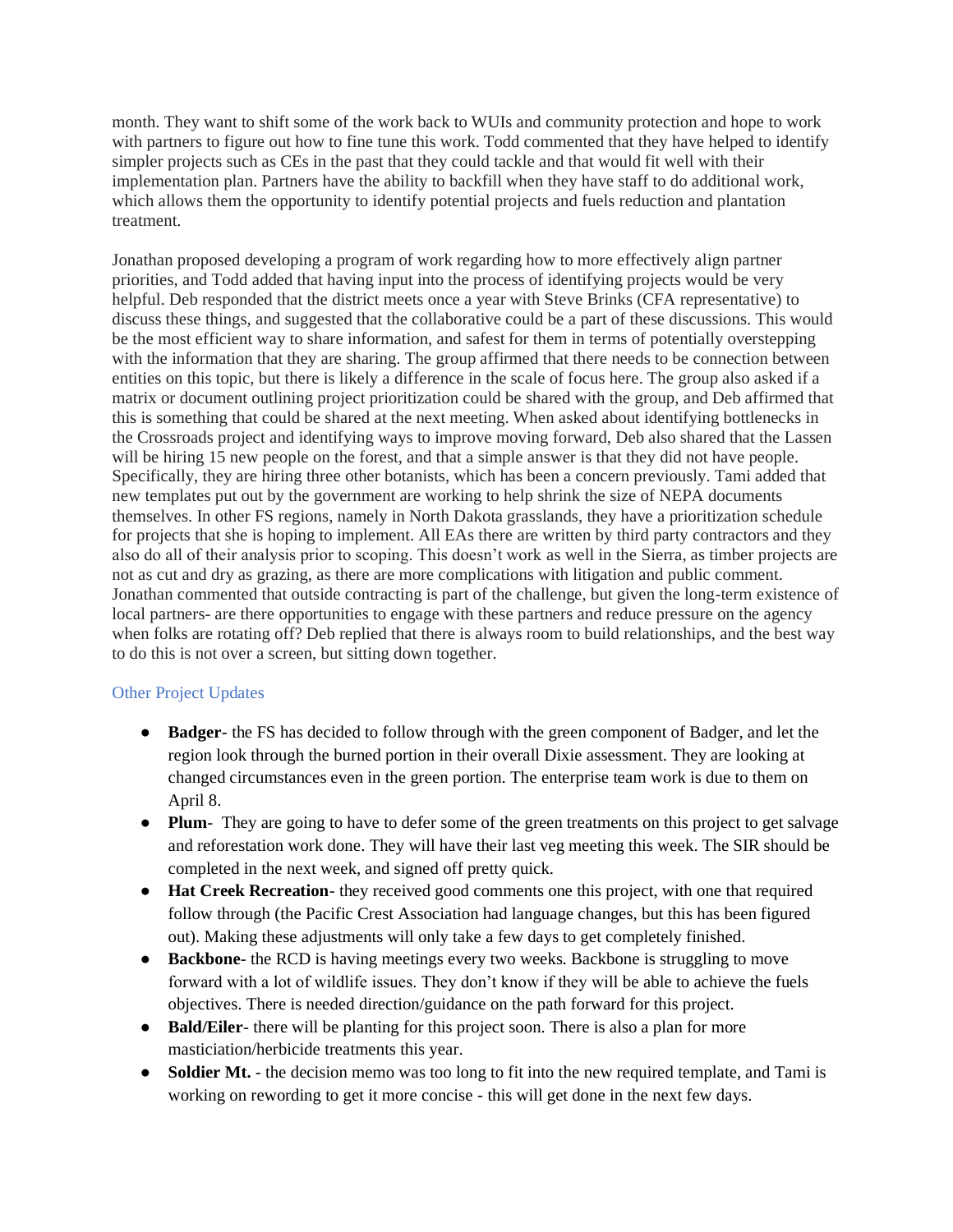- **Thousand Springs** working on road package
- **Whittington** CCI phase 2
- **Manzanita Chutes** site visit this week, firming up treatment areas before taking next steps.

## Presentation on Post Dixie Fire Assessment Report (Michelle Coppoletta)

Michelle gave a presentation on her Postfire Restoration Framework for National Forests in California. The Dixie and Sugar fires are both included in the assessment, as they ignited within a few weeks of each other, and overlapped into each other. The report is a science-based guide for management of burned landscapes and challenges us to think broadly- in both the short and long term, as well as beyond the most severely burned areas. It identifies a suite of restoration opportunities and considers future threats such as climate and reburns.

Step 1 in the assessment was to assemble a team and identify priority resources, desired conditions, and goals. The Dixie Sugar Fire Assessment Team included PSW research scientists, province ecologists, Plumas and Lassen managers, and wildlife biologists. Their goals were 1) Reduce the risk of uncharacteristically severe wildfire in priority resource areas, 2) Increase the resilience of surviving forest stands to future disturbance, 3) facilitate forest recovery through reforestation and natural regeneration.

The report uses the postfire flowchart to identify restoration opportunities. Some highlights include:

- Use of Postfire Spatial Conifer Restoration Planning Tool (POSCRPT) to identify and map regeneration probability 5 years post-fire
- 67% of the total area burned at high severity in large patches (>250 acres).
- Factors that may influence where, what, and how they design their treatments include: feasibility, future climate, soils and site productivity, topographic position, other sensitive resources, and reburn risk
- 394, 769 acres of conifer forest burned at low-moderate severity- in these areas, forest conditions may have been improved or maintained. In areas that were improved or maintained by the fire, there is a restoration opportunity to use prescribed fire and/or other fuel treatments to maintain the resilience of remnant strands to future disturbance
- 33,777 acres burned 2+ times within the last 20 years at low-moderate severity. Restoration opportunity: appy prescribed fire (at intervals similar to the reference fire return interval) to maintain resilience to future fire
- In areas where fire effects were within the NRV (Natural Range of Variation)- stands still do not meet desired conditions. Other factors may threaten ecological resilience and stability, and management action should be taken to restore desired conditions. Restoration opportunity: Thinning to reduce tree density and restore structural heterogeneity, and fuel reduction to reduce ladder and fire-generated surface fuels.
- Small isolated stands burned at low-moderate severity surrounded by large areas of high severity fire effects are at an increased risk of severe reburn. Restoration opportunity: edge hardening.
- Report includes a map displaying the development and integration of restoration opportunities in the Dixie and Sugar Fires- with areas mapped to maintain/promote desired conditions, take management actions to increase resilience to disturbance, and take management actions to reestablish the forest.

## Vibrant Planet Introduction to Collaborative

Vibrant Planet representatives Joe Flannery and Scott Conway presented on Land Tender- a cloud-based planning and monitoring tool for collaboratives, agencies, and foundations. Their mission is to build the data and technological infrastructure to facilitate and unlock funding for the regenerative economy.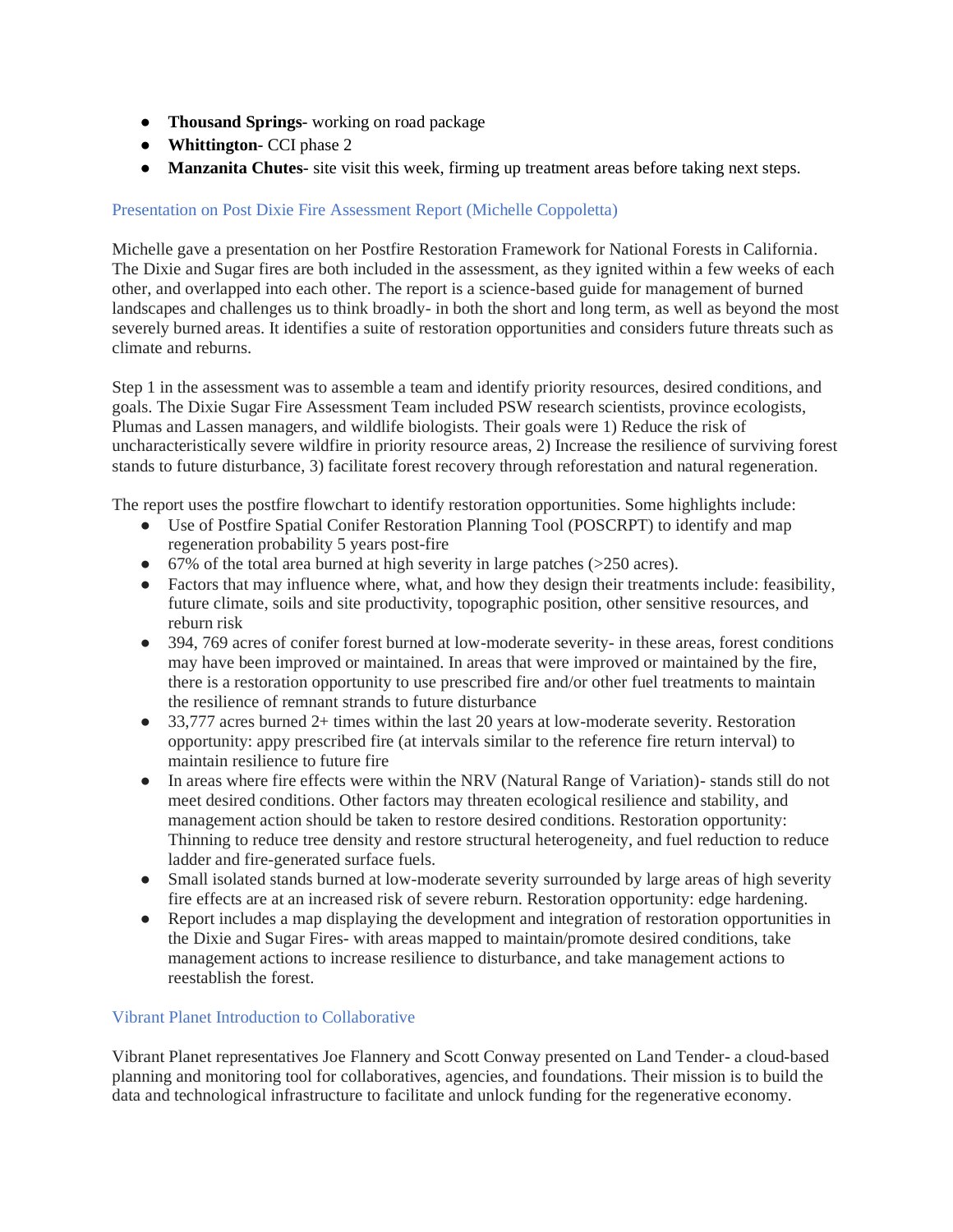Highlights from presentation:

- Land Tender's workflows allow land managers to create a dynamic, land-based resilience plan in months rather than years
- Allows all users to prioritize treatment based upon a given budget, as well as quantify the cobenefits
- The system's transparency demonstrates how and where funds will be spent and the reason for priority treatments. It also democratizes data and scientific model access by allowing new faces to perform analysis to increase capacity.
- Incorporates new models, datasets, and local needs to make transparent decisions- it is a robust decision support tool.

# ForSys Model and WUI Planning (Amye)

Amye presented the most recent ForSys results. It has been a lot of work getting datasets together. The second run of ForSys is focused on WUI planning and fire adapted communities. New results are set to come back in April, with a completed report in May.

ForSys Run 2 Objectives:

- Fire Adapted Communities, WUI Planning: Placing fuel treatments near residential structures within an urban interface versus treating nearby wildlands. Objectives include WUI protection, general flame length and rate of spread reduction. Reduce the risk of fire spreading to/from communities adjacent to USFS/Private Lands stands in the adjacent wildlands to meet forest healthy and ecological restoration goals.
- Species Protection Areas in WUI Defense Zone: CSO Protected Activity Centers inside of WUI defense zones and all HRCA designations and a target canopy cover of 50% for trees <20 inches/50 trees per acre. Exhibit multistory structure that provides habitat for late seral species.
- Restore Wildland to Desired/Reference Conditions: Improve forest health conditions by creating more open and spatially heterogeneous forested areas dominated by fire-resilient tree species with supportable tree densities that decrease the risk of mortality from insects, drought, and disease and reduce the risk of high-severity wildfire.

Data Products and Resources:

- Data Catalog: updates and derivative work ongoing
- WUI/Parcel Atlas: FRRCD and PRCD Boundaries
- Terrestrial Assessment (underway): FRRCD and PRCD Boundaries, SLWG Adjacent
- For Sys Input Data: a polygon shapefile with LMUs attributed with mandatory information to run a scenario. The shapefile also contains fields describing the characteristics of LMU with respect to the objective, treatment threshold, stand availability, investment or activity constraint, and predefined planning area and other subdivisions, such as ownership.
- ForSys Modeling
	- February results
	- Follow-up run ongoing through April 15
	- April results (review in person May meeting). Complete report May

## Upcoming Group Review of Project Data (Jason and Amye)

Spatial Informatics Group started a project early Jan to map every planned project in the state of CA in order to help push the million acre strategy out. They have been tasked by the Climate and Wildfire Institute (CWI) to develop an inventory of completed and known planned fuel treatments across California and to develop a work plan for the creation of the Roadmap to a Million Acres (RMA). The goal of the RMA is to treat a minimum of one million acres annually. More information about the project can be found here: [https://sig-gis.com/roadmap-to-a-million-acres-rma-strategy/.](https://sig-gis.com/roadmap-to-a-million-acres-rma-strategy/)